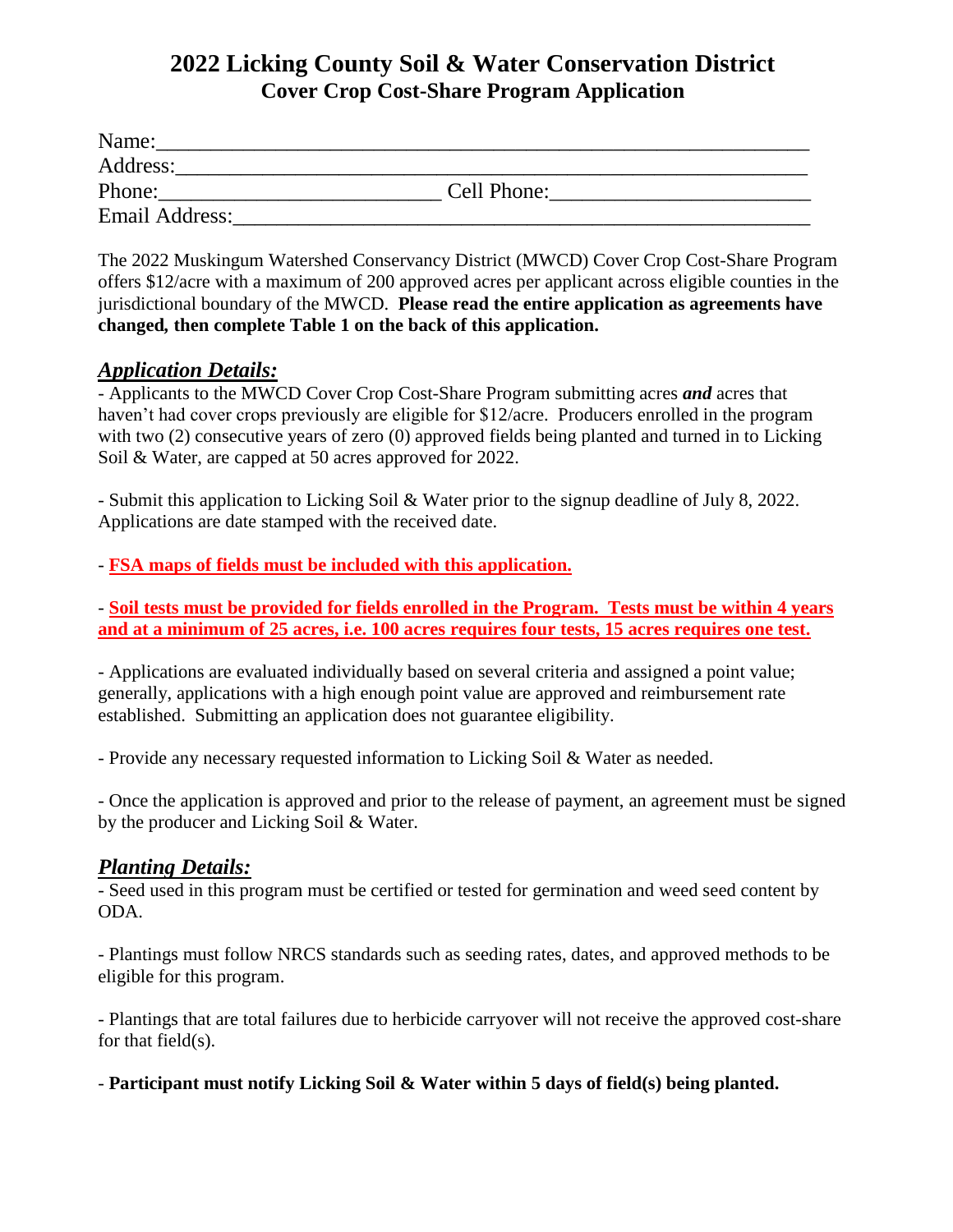# **Table 1. Cover Crop Field Data**

Enter data pertaining to fields under consideration for the 2022 MWCD Cover Crop Cost-Share Program. Additional sheets may be added if necessary. Each field needs to be listed separately.

# **Have you applied for the MWCD<sup>1</sup> Cover Crop Cost-Share Program in the past?** YES NO

|                                                                                                                                           | <b>Field ID</b> |   |   |   |
|-------------------------------------------------------------------------------------------------------------------------------------------|-----------------|---|---|---|
|                                                                                                                                           |                 |   |   |   |
| Landowner                                                                                                                                 |                 |   |   |   |
| Farm and Tract ID                                                                                                                         |                 |   |   |   |
| Number of acres                                                                                                                           |                 |   |   |   |
| 2022 Cash Crop                                                                                                                            |                 |   |   |   |
| 2023 Cash Crop                                                                                                                            |                 |   |   |   |
| Did the field have a cover crop planted in 2021?<br>$(Y \text{ or } N)$                                                                   |                 |   |   |   |
| What was the 2021 cover crop planting method?<br>- no-till (NT)<br>- broadcast (BC)<br>- aerial application (AA)<br>- not applicable (NA) |                 |   |   |   |
| Does the field have a soil test that was done within<br>the last 4 years? (Y or N)                                                        |                 |   |   |   |
| For 2022, field is soybeans or corn silage on<br>6-12% slope or greater, or an erosion index of<br>8 or greater. $(Y, N, or NA)^2$        |                 |   |   |   |
| For 2022, field is soybeans or corn silage on<br>1-6% slope. $(Y, N, or NA)^2$                                                            |                 |   |   |   |
| Field is located in watershed of one of the<br>$MWCD1$ managed lakes. (Y or N)                                                            | N               | N | N | N |
| Field is located in watershed of one of the<br>$MWCD1$ dry dams. (Y or N)                                                                 | N               | N | N | N |
| Is field within 300' of a waterway, stream, tile<br>inlet, or well? $(Y \text{ or } N)$                                                   |                 |   |   |   |
| Would you be interested in aerial application <sup>3</sup> ? ( $Y$<br>or $N$ )                                                            |                 |   |   |   |
| Can you provide nutrient application records <sup>4</sup> ? (Y<br>or $N$ )                                                                |                 |   |   |   |

<sup>1</sup>Muskingum Watershed Conservancy District

<sup>2</sup>Find additional information on slopes and erosion indexes at Web Soil Survey [\(www.websoilsurvey.nrcs.usda.gov\)](http://www.websoilsurvey.nrcs.usda.gov/). <sup>3</sup>Cost to be divided between aerial application participants. Visit [www.LickingSWCD.com](http://www.lickingswcd.com/) or call 740.670.5330 for more information.

<sup>4</sup>Producer can supply records (actual/planned) for the field submitted. Records may be from multiple sources (OnMark app, Co-op records, spreadsheet, etc.). Minimum data to include are date applied, product, analysis, and application rate.